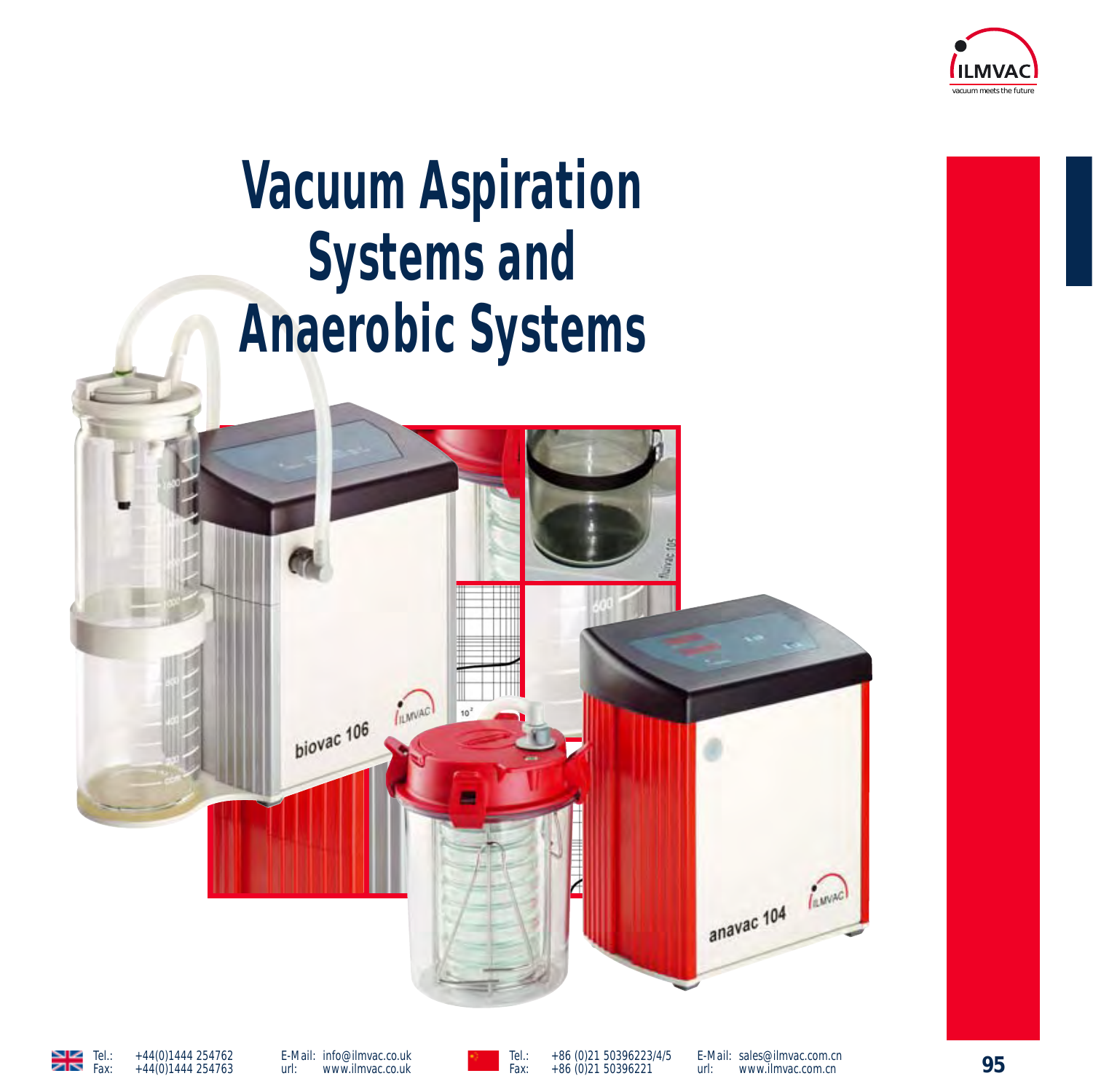# **Vacuum Aspiration**

ILMVAC aspiration systems provide for the safe transfer of liquid in all sectors of industry and in the laboratory.

The use of different pipet tips allows for safe and efficient removal of numerous fluids.

# **Safety Aspiration System, biovac 106 biovac 106**

The portable biovac 106 Safety Aspiration System with an integrated chemically resistant diaphragm pump is used for the safe and precise aspiration of non-flamable chemical, biological, and medical liquids.

The fluids can be removed easily and very precisely from slides, Petri dishes, cell culture containers etc., by using different pipets or glass tips which are inserted into the plot of the pipetting holder.

A membrane filter up to a porosity of 0.22 µm can be inserted into a holder located in the lid of the receiver vessel by the user as required for the work to be done. According to the filter porosity used, it is possible to achieve different rates of filtration in order to reduce the risk when handling bacteria and viruses. A profile gasket serves as sealing between the head piece and the receiver container. The pump heads and connecting heads of the chemically resistant long life diaphragm pump are made from PP.

The system is switched on and off directly at the device switch or the optionally available foot switch. The connection to the diaphragm pump is made by a rapidaction coupling, which has a shut-off valve on the receiver side. Receiver and pipetting holder (plot) are connected with a hose. The built-in hose coupling seals both sides hermetically. This enables the possibly contaminated fluids collected in the receiver to be disposed of completely separately.





E-Mail: r.askew@ilmvac.com<br>url: www.ilmvac.us www.ilmvac.us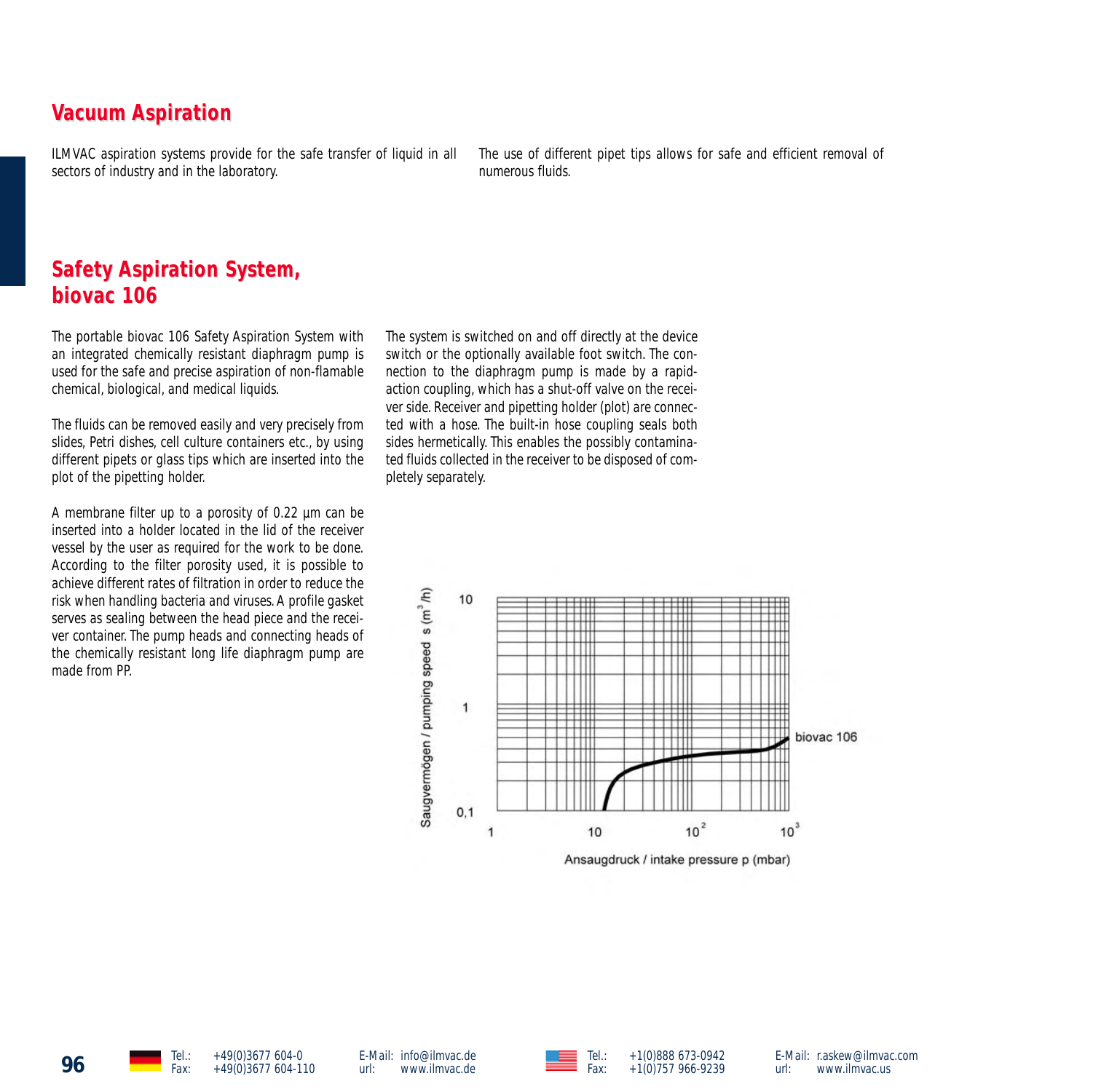



### $Special characteristics:$

- chemically resistant diaphragm pump
- operation via ON/OFF switch or optional foot switch<br>• autoclavable receptacle
- autoclavable receptacle
- receiver container made from vacuum resistant glass, 2 litre
- plot with gasket profile, float valve and fine filter housing with bayonet fixing
- bacteria-, virus filters dia. 55mm, up to a pore size min. 0.22 µm
- rapid-action coupling hose connectors with automatic isolation valves
- hand-piece with pipet holder
- 1- and 8-channel pipet in the scope of supply
- consumables are available on request

### **Technical F echnical Features**

| Ultimate pressure DIN 28432 | $<$ 150 mbar                                                       |
|-----------------------------|--------------------------------------------------------------------|
| Pumping speed 50/60 Hz      | $12/16$ m <sup>3</sup> /h                                          |
| Inlet connection            | hand piece (pipetting holder)                                      |
| Exhaust connection          | hose nozzle DN 8 for hose inside diameter 8 mm                     |
| Receiver                    | 2. L, with float valve and holder for non-woven filters, option 1. |
| Fuse                        | $3.15A$ (F)                                                        |
| Noive level                 | $45 \text{ dB}(A)$                                                 |
| Power                       | 45 W                                                               |

### **Ordering Information**

| Type                  | Power supply<br>V / Hz                 | Dim. (W/D/H) w/o hose<br>mm                           | Weight<br>kq  | PU<br>pcs.         | Order-No.               |
|-----------------------|----------------------------------------|-------------------------------------------------------|---------------|--------------------|-------------------------|
| biovac <sub>106</sub> | 115/230 / 50/60                        | 357/145/277                                           |               |                    | 112012                  |
| $\sum_{\text{Fax:}}$  | +44(0)1444 254762<br>+44(0)1444 254763 | E-Mail: info@ilmvac.co.uk<br>www.ilmvac.co.uk<br>url: | Tel.:<br>Fax: | +86 (0)21 50396221 | +86 (0) 21 50396223/4/5 |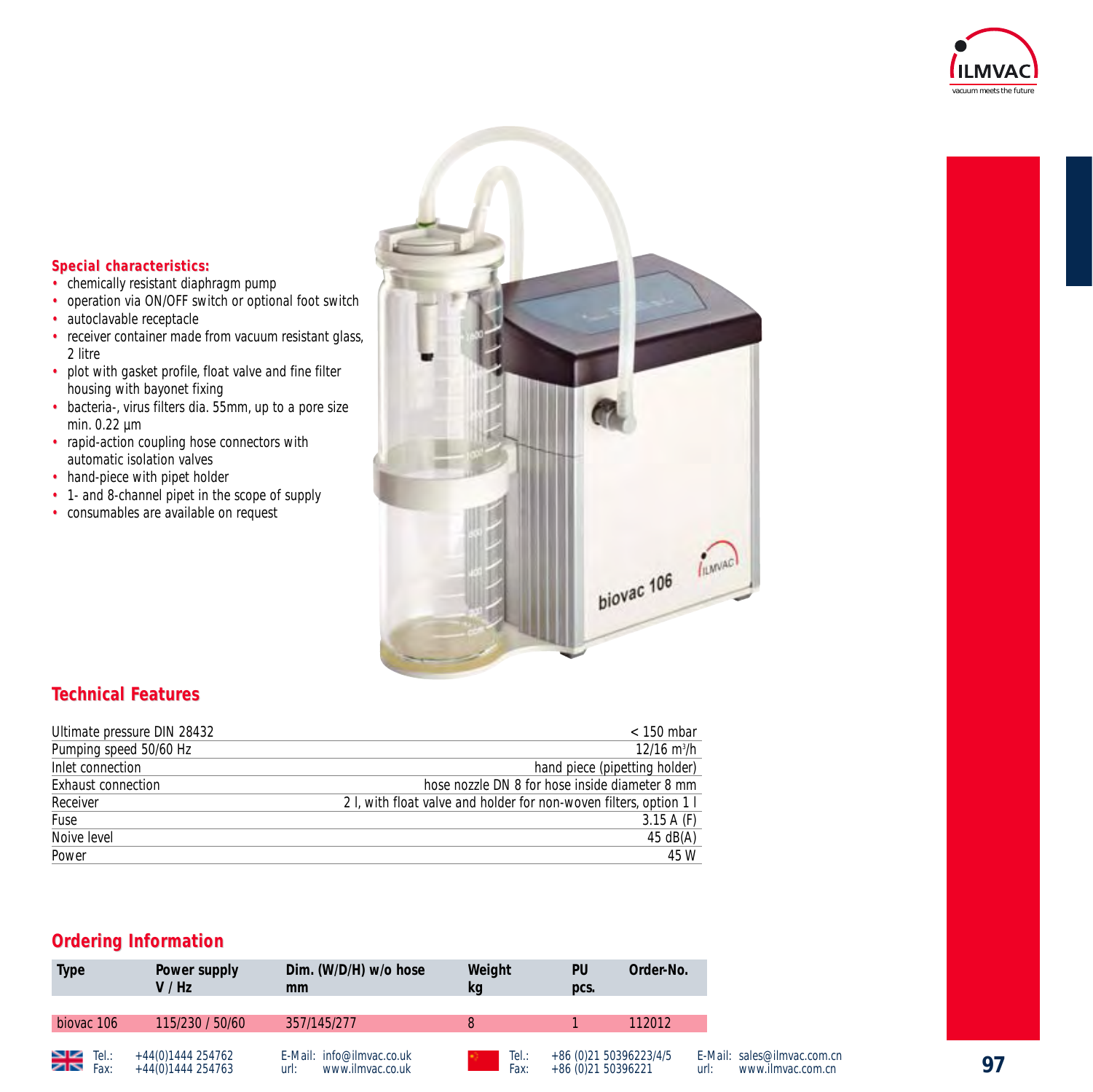# **Safety Aspiration System, fluivac 105 fluivac 105**

fluivac 105 is ideal for aspirating large amounts of surplus liquid in laboratory and industrial applications.

The system consists of a chemically resistant diaphragm pump with high pumping speed and a 5 liter receiver container. The mobile design of the system makes it quite flexible. It can easily be rolled to the location where it is needed. A folding handle saves valuable lab space.

#### $Special characteristics:$

- chemically resistant diaphragm pump
- operation of the diaphragm pump via ON/OFF switch
- autoclavable container
- receiver container made from vacuum resistant, coated glass, 5 litre
- integrated float valve
- integrated fine filter



### **Technical F echnical Features**

| $< 100$ mbar                                  |
|-----------------------------------------------|
| $63/76$ m <sup>3</sup> /h                     |
| 5 m hose with receptacle                      |
| hose nozzle for hose inside diameters of 8 mm |
| $45 \text{ dB}(A)$                            |
| 180 W                                         |
|                                               |

# т **CILMVAC** fluing say

### **Ordering Information**

| Type        | Power supply<br>V/Hz | Dimensions (W/D/H)<br>mm | Weight<br>kg | PU<br>pcs. | Order-No. |
|-------------|----------------------|--------------------------|--------------|------------|-----------|
|             |                      |                          |              |            |           |
| fluivac 105 | 230 / 50/60          | 340/300/605              | 14           |            | 112007    |
| fluivac 105 | 115 / 50/60          | 340/300/605              | 14           |            | 112007-02 |
|             |                      |                          |              |            |           |

**98** Tel.: +49(0)3677 604-0<br>Fax: +49(0)3677 604-110

E-Mail: info@ilmvac.de<br>url: www.ilmvac.de www.ilmvac.de



E-Mail: r.askew@ilmvac.com<br>url: www.ilmvac.us www.ilmvac.us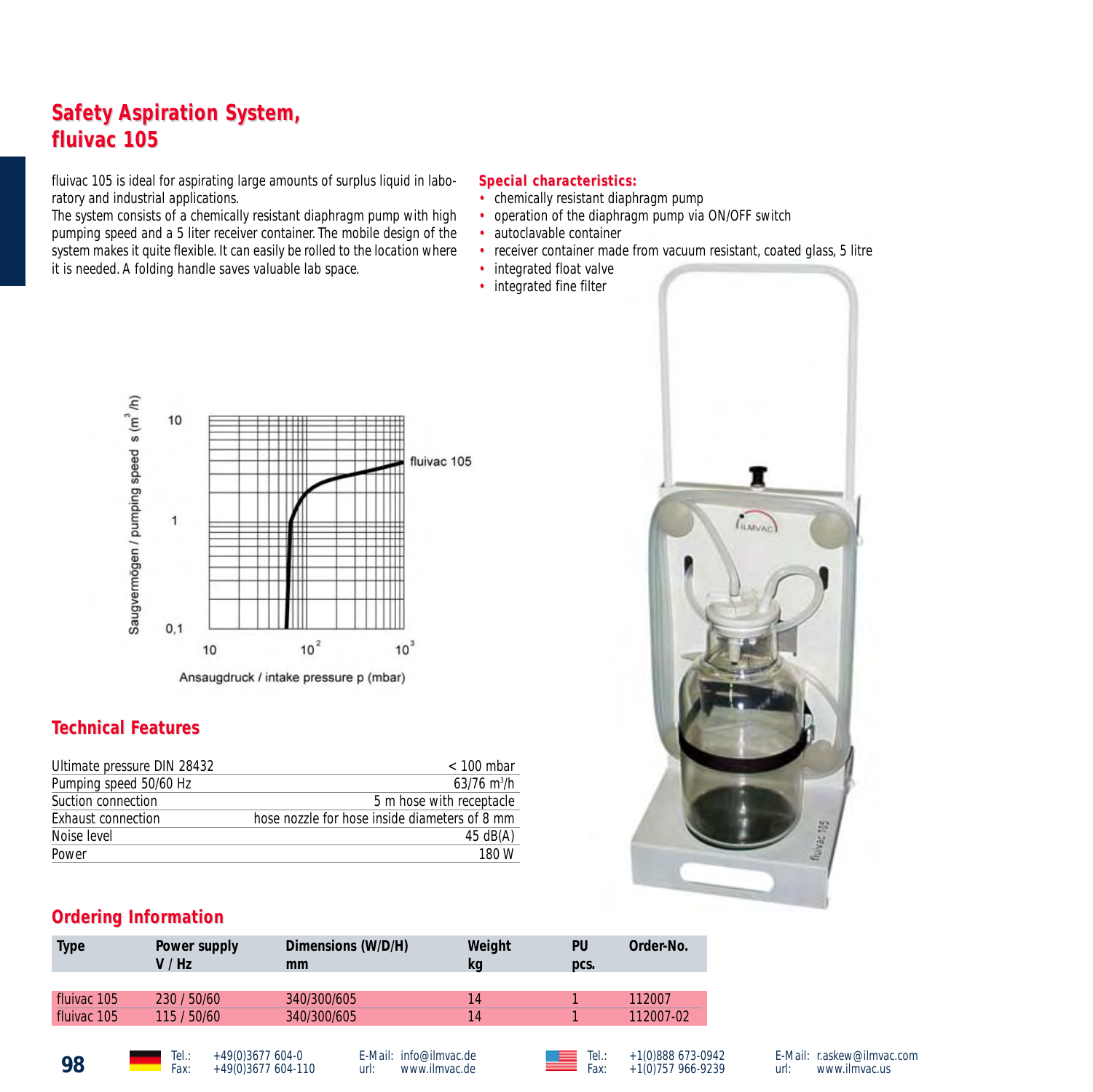

# **Suction/Receiver Container for Surplus Fluids, biocont biocont**

The suction container can be directly mounted onto a central vacuum supply. The pressure inside the 5 litre container will be hold constant automatically at approximately 100 mbar.

### $Special characteristics:$

- autoclavable container
- receiver container made from vacuum resistant. coated glass, 5 litre
- integrated float valve
- integrated filter
- holds pressure constant at approx. 100 mbar



## **Ordering Information**

| <b>Type</b> | Power supply<br>V / Hz | Dimensions (W/D/H)<br>mm | Weight<br>kq | PU<br>DCS. | Order-No. |
|-------------|------------------------|--------------------------|--------------|------------|-----------|
|             |                        |                          |              |            |           |
| biocont     | $90 - 240 / 50/60$     | 220/220/480              | 5.0          |            | 112548    |
|             |                        |                          |              |            |           |



E-Mail: info@ilmvac.co.uk<br>url: www.ilmvac.co.uk www.ilmvac.co.uk

Tel.: +44(0)1444 254762 E-Mail: info@ilmvac.co.uk **Tel.: +86 (0)21 50396223/4/5 E-**Mail: sales@ilmvac.com.cn<br>Fax: +44(0)1444 254763 url: www.ilmvac.co.uk Fax: +86 (0)21 50396221 url: www.ilmvac.com.cn

E-Mail: sales@ilmvac.com.cn<br>url: www.ilmvac.com.cn www.ilmvac.com.cn